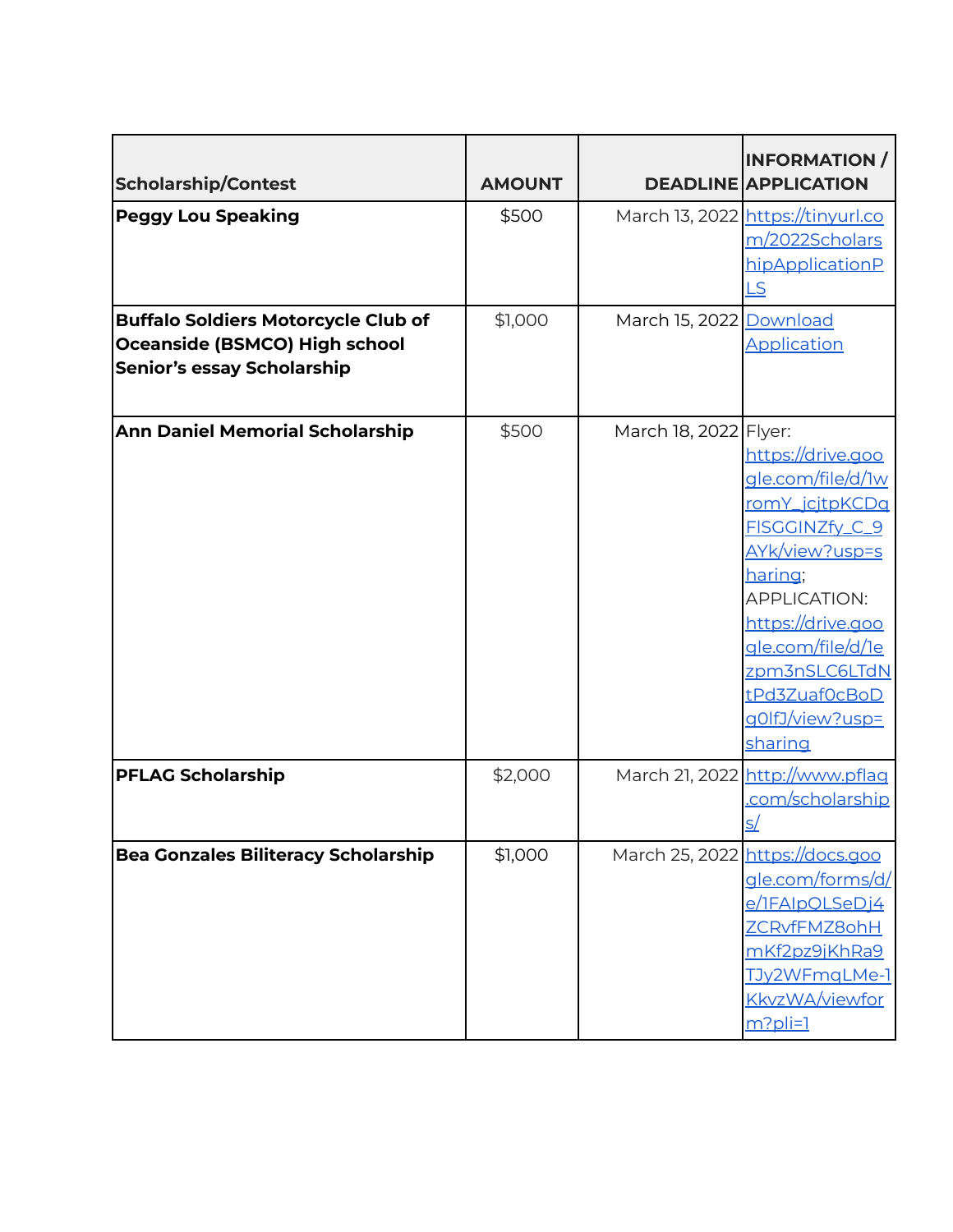| <b>Vista Teachers Association</b><br><b>Scholarship</b><br><b>Don Diego Scholarship Foundation</b><br><b>San Diego County School Boards</b><br><b>Association</b> | $$200 -$<br>\$1,000<br>Up to<br>\$2,500<br>\$1,000 | March 29, 2022 Download | March 25, 2022 https://www.vist<br>ata.org/scholarsh<br>ip-apps.html<br>March 29, 2022 https://dondiego<br>scholarship.org/s<br>cholarships/<br>Application |
|-------------------------------------------------------------------------------------------------------------------------------------------------------------------|----------------------------------------------------|-------------------------|-------------------------------------------------------------------------------------------------------------------------------------------------------------|
| <b>Gregg's Goals</b>                                                                                                                                              | Varies                                             |                         | March 31, 2022 www.wwggd.org<br><u>/game.html</u>                                                                                                           |
| <b>Cal Coast Cares Foundation - High</b><br><b>School</b>                                                                                                         | \$2,000                                            |                         | March 31, 2022 https://www.calc<br><u>oastcu.org/com</u><br>munity/cal-coast<br>cares-foundatio<br><u>n/</u>                                                |
| MiraCosta 2022-2023 Annual<br><b>Scholarship</b>                                                                                                                  | \$500-\$1,000                                      |                         | March 31, 2022 https://www.mirac<br>osta.edu/student-s<br>ervices/financial-ai<br>d/types-of-aid/sch<br>olarships/mcc-sch<br>olarships.html                 |
| <b>Bob Grundstrom Memorial</b><br><b>Scholarship</b>                                                                                                              | \$1,500                                            |                         | March 31, 2022 https://nccse.org<br><u>/Educators/Schol</u><br>arship-Informati<br>on/The-Bob-Gru<br>ndstrom-Memor<br>ial-Scholarship                       |
| Dr. Lynette Robinson Scholarship                                                                                                                                  | \$1,500<br>renewable                               |                         | March 31, 2022 https://nccse.org<br>/Educators/Schol<br>arship-Informati<br>on/The-Dr-Lynet<br>te-Robinson-Sch<br>olarship-for-Incl<br>usive-Education      |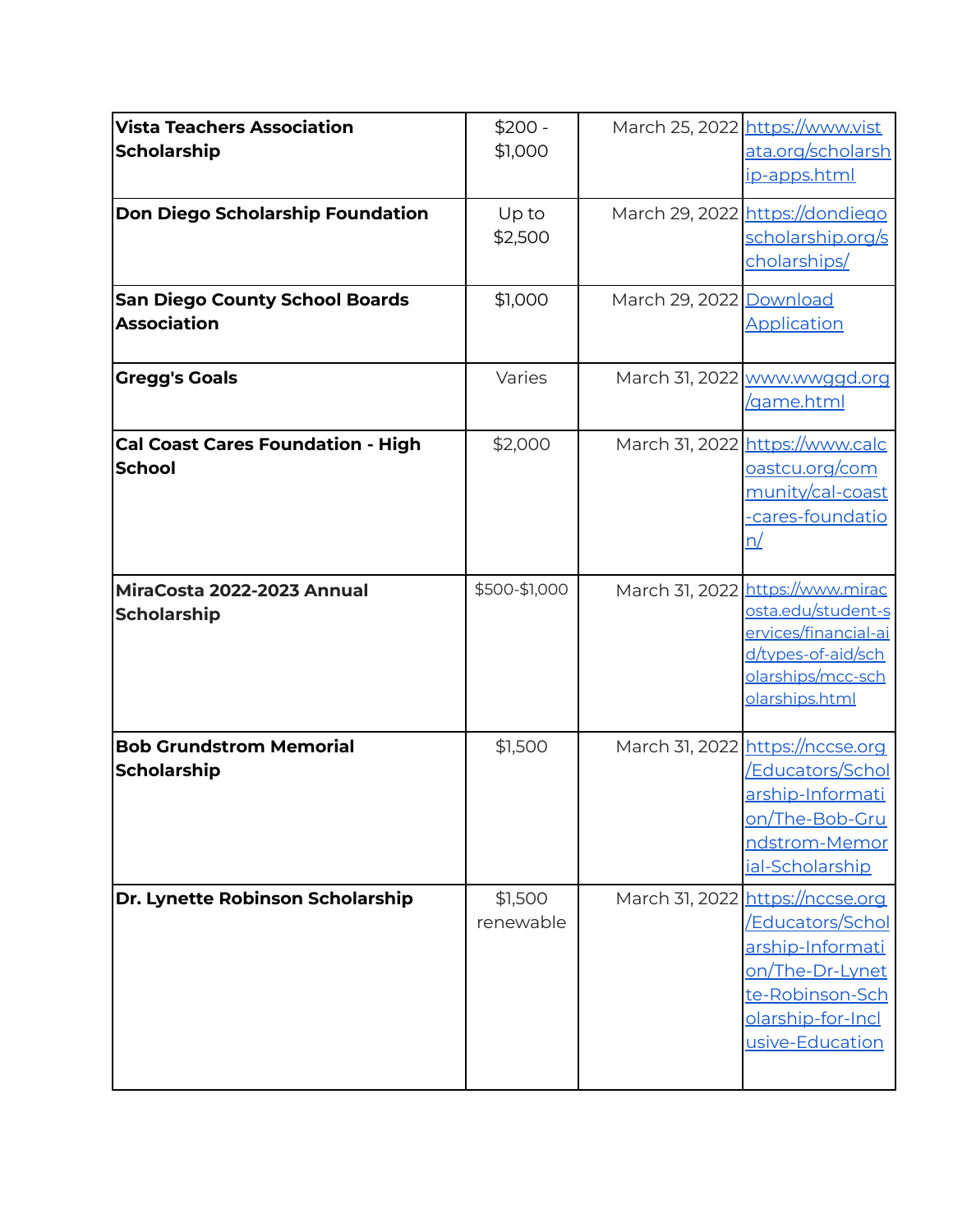| pace.org/educati<br>OO<br>on/scholarship/b<br>ill-gibbs-endow<br>ment-fund<br>\$2,000-2,50<br><b>Jennings Kelly Scarborough</b><br>April 1, 2022 sandiegoairands<br><b>Endowment Fund</b><br>pace.org/educati<br>Ő<br><u>on/scholarship/je</u><br>nnings-kelly-scar<br>borough-endow<br>ment-fund<br>\$2,500-\$4,0<br>April 1, 2022 http://sandiegoai<br>R. A. Rearwin Scholarship Fund<br><u>randspace.org/e</u><br>OO<br>ducation/scholar<br><u>ship/r.-a.-rearwin</u><br>-scholarship-fun<br>April 1, 2022 https://hccsc.org<br><b>AMN Healthcare Scholarship</b><br>\$2,000<br><u>/AMN/HCC-Schol</u><br>arship/<br>\$1,000<br><b>Vista Optimist Foundation Scholarship</b><br>April 1, 2022 Download<br>Application<br>April 1, 2022 https://coastalfo<br><b>Eric Hall Scholarship Fund</b><br>undation.org/sch<br>olarship-applicat<br><u>ion/eric-hall-sch</u><br>olarship-fund/<br>Varies<br>April 1, 2022 https://coastalfo<br><b>Joe DeCamp Memorial STEM</b><br><b>Scholarship</b><br>undation.org/sch<br>olarship-applicat<br>ion/joe-decamp-<br>memorial-stem-<br>scholarship/<br>April 4, 2022 https://docs.goo<br><b>Conservation Scholarship</b><br>\$1,000<br><u>gle.com/forms/d/</u><br>e/IFAIpQLSeNrA<br>Fk-AktXj6Ujx45n | <b>Bill Gibbs Endowment Fund</b> | \$2,500-\$4,0 | April 1, 2022 sandiegoairands |
|--------------------------------------------------------------------------------------------------------------------------------------------------------------------------------------------------------------------------------------------------------------------------------------------------------------------------------------------------------------------------------------------------------------------------------------------------------------------------------------------------------------------------------------------------------------------------------------------------------------------------------------------------------------------------------------------------------------------------------------------------------------------------------------------------------------------------------------------------------------------------------------------------------------------------------------------------------------------------------------------------------------------------------------------------------------------------------------------------------------------------------------------------------------------------------------------------------------------------------------------|----------------------------------|---------------|-------------------------------|
|                                                                                                                                                                                                                                                                                                                                                                                                                                                                                                                                                                                                                                                                                                                                                                                                                                                                                                                                                                                                                                                                                                                                                                                                                                            |                                  |               |                               |
|                                                                                                                                                                                                                                                                                                                                                                                                                                                                                                                                                                                                                                                                                                                                                                                                                                                                                                                                                                                                                                                                                                                                                                                                                                            |                                  |               |                               |
|                                                                                                                                                                                                                                                                                                                                                                                                                                                                                                                                                                                                                                                                                                                                                                                                                                                                                                                                                                                                                                                                                                                                                                                                                                            |                                  |               |                               |
|                                                                                                                                                                                                                                                                                                                                                                                                                                                                                                                                                                                                                                                                                                                                                                                                                                                                                                                                                                                                                                                                                                                                                                                                                                            |                                  |               |                               |
|                                                                                                                                                                                                                                                                                                                                                                                                                                                                                                                                                                                                                                                                                                                                                                                                                                                                                                                                                                                                                                                                                                                                                                                                                                            |                                  |               |                               |
|                                                                                                                                                                                                                                                                                                                                                                                                                                                                                                                                                                                                                                                                                                                                                                                                                                                                                                                                                                                                                                                                                                                                                                                                                                            |                                  |               |                               |
|                                                                                                                                                                                                                                                                                                                                                                                                                                                                                                                                                                                                                                                                                                                                                                                                                                                                                                                                                                                                                                                                                                                                                                                                                                            |                                  |               |                               |
|                                                                                                                                                                                                                                                                                                                                                                                                                                                                                                                                                                                                                                                                                                                                                                                                                                                                                                                                                                                                                                                                                                                                                                                                                                            |                                  |               |                               |
|                                                                                                                                                                                                                                                                                                                                                                                                                                                                                                                                                                                                                                                                                                                                                                                                                                                                                                                                                                                                                                                                                                                                                                                                                                            |                                  |               |                               |
|                                                                                                                                                                                                                                                                                                                                                                                                                                                                                                                                                                                                                                                                                                                                                                                                                                                                                                                                                                                                                                                                                                                                                                                                                                            |                                  |               |                               |
|                                                                                                                                                                                                                                                                                                                                                                                                                                                                                                                                                                                                                                                                                                                                                                                                                                                                                                                                                                                                                                                                                                                                                                                                                                            |                                  |               |                               |
|                                                                                                                                                                                                                                                                                                                                                                                                                                                                                                                                                                                                                                                                                                                                                                                                                                                                                                                                                                                                                                                                                                                                                                                                                                            |                                  |               |                               |
|                                                                                                                                                                                                                                                                                                                                                                                                                                                                                                                                                                                                                                                                                                                                                                                                                                                                                                                                                                                                                                                                                                                                                                                                                                            |                                  |               |                               |
|                                                                                                                                                                                                                                                                                                                                                                                                                                                                                                                                                                                                                                                                                                                                                                                                                                                                                                                                                                                                                                                                                                                                                                                                                                            |                                  |               |                               |
|                                                                                                                                                                                                                                                                                                                                                                                                                                                                                                                                                                                                                                                                                                                                                                                                                                                                                                                                                                                                                                                                                                                                                                                                                                            |                                  |               |                               |
|                                                                                                                                                                                                                                                                                                                                                                                                                                                                                                                                                                                                                                                                                                                                                                                                                                                                                                                                                                                                                                                                                                                                                                                                                                            |                                  |               |                               |
|                                                                                                                                                                                                                                                                                                                                                                                                                                                                                                                                                                                                                                                                                                                                                                                                                                                                                                                                                                                                                                                                                                                                                                                                                                            |                                  |               |                               |
|                                                                                                                                                                                                                                                                                                                                                                                                                                                                                                                                                                                                                                                                                                                                                                                                                                                                                                                                                                                                                                                                                                                                                                                                                                            |                                  |               |                               |
|                                                                                                                                                                                                                                                                                                                                                                                                                                                                                                                                                                                                                                                                                                                                                                                                                                                                                                                                                                                                                                                                                                                                                                                                                                            |                                  |               |                               |
|                                                                                                                                                                                                                                                                                                                                                                                                                                                                                                                                                                                                                                                                                                                                                                                                                                                                                                                                                                                                                                                                                                                                                                                                                                            |                                  |               |                               |
|                                                                                                                                                                                                                                                                                                                                                                                                                                                                                                                                                                                                                                                                                                                                                                                                                                                                                                                                                                                                                                                                                                                                                                                                                                            |                                  |               |                               |
|                                                                                                                                                                                                                                                                                                                                                                                                                                                                                                                                                                                                                                                                                                                                                                                                                                                                                                                                                                                                                                                                                                                                                                                                                                            |                                  |               |                               |
|                                                                                                                                                                                                                                                                                                                                                                                                                                                                                                                                                                                                                                                                                                                                                                                                                                                                                                                                                                                                                                                                                                                                                                                                                                            |                                  |               |                               |
|                                                                                                                                                                                                                                                                                                                                                                                                                                                                                                                                                                                                                                                                                                                                                                                                                                                                                                                                                                                                                                                                                                                                                                                                                                            |                                  |               |                               |
|                                                                                                                                                                                                                                                                                                                                                                                                                                                                                                                                                                                                                                                                                                                                                                                                                                                                                                                                                                                                                                                                                                                                                                                                                                            |                                  |               |                               |
|                                                                                                                                                                                                                                                                                                                                                                                                                                                                                                                                                                                                                                                                                                                                                                                                                                                                                                                                                                                                                                                                                                                                                                                                                                            |                                  |               |                               |
|                                                                                                                                                                                                                                                                                                                                                                                                                                                                                                                                                                                                                                                                                                                                                                                                                                                                                                                                                                                                                                                                                                                                                                                                                                            |                                  |               |                               |
|                                                                                                                                                                                                                                                                                                                                                                                                                                                                                                                                                                                                                                                                                                                                                                                                                                                                                                                                                                                                                                                                                                                                                                                                                                            |                                  |               |                               |
|                                                                                                                                                                                                                                                                                                                                                                                                                                                                                                                                                                                                                                                                                                                                                                                                                                                                                                                                                                                                                                                                                                                                                                                                                                            |                                  |               |                               |
|                                                                                                                                                                                                                                                                                                                                                                                                                                                                                                                                                                                                                                                                                                                                                                                                                                                                                                                                                                                                                                                                                                                                                                                                                                            |                                  |               |                               |
|                                                                                                                                                                                                                                                                                                                                                                                                                                                                                                                                                                                                                                                                                                                                                                                                                                                                                                                                                                                                                                                                                                                                                                                                                                            |                                  |               |                               |
|                                                                                                                                                                                                                                                                                                                                                                                                                                                                                                                                                                                                                                                                                                                                                                                                                                                                                                                                                                                                                                                                                                                                                                                                                                            |                                  |               |                               |
|                                                                                                                                                                                                                                                                                                                                                                                                                                                                                                                                                                                                                                                                                                                                                                                                                                                                                                                                                                                                                                                                                                                                                                                                                                            |                                  |               |                               |
|                                                                                                                                                                                                                                                                                                                                                                                                                                                                                                                                                                                                                                                                                                                                                                                                                                                                                                                                                                                                                                                                                                                                                                                                                                            |                                  |               |                               |
|                                                                                                                                                                                                                                                                                                                                                                                                                                                                                                                                                                                                                                                                                                                                                                                                                                                                                                                                                                                                                                                                                                                                                                                                                                            |                                  |               |                               |
|                                                                                                                                                                                                                                                                                                                                                                                                                                                                                                                                                                                                                                                                                                                                                                                                                                                                                                                                                                                                                                                                                                                                                                                                                                            |                                  |               |                               |
|                                                                                                                                                                                                                                                                                                                                                                                                                                                                                                                                                                                                                                                                                                                                                                                                                                                                                                                                                                                                                                                                                                                                                                                                                                            |                                  |               |                               |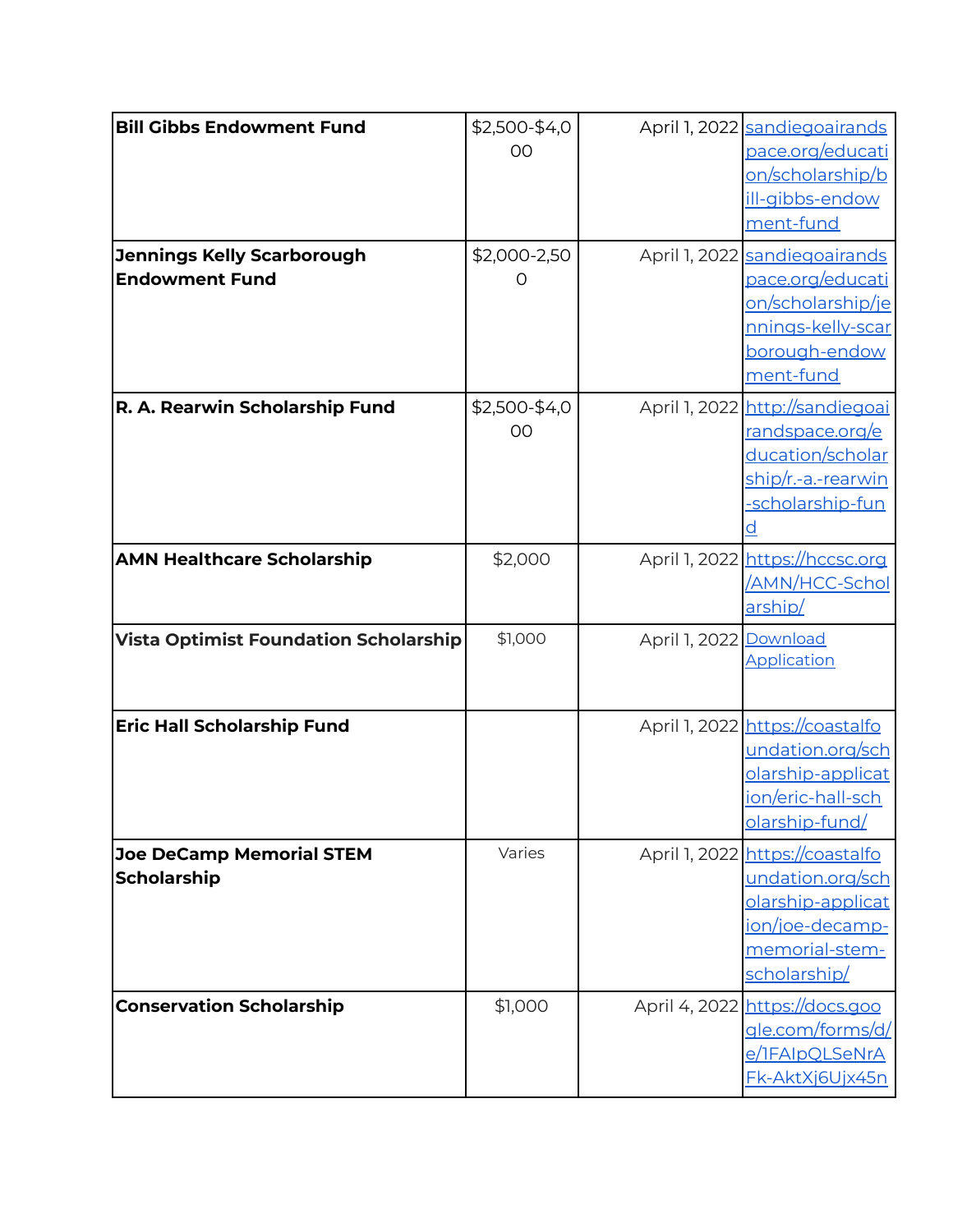|                                                               |                                    | riWdlxOzlK-SLpu<br>mJz95DMITjcEG<br>A/viewform?usp<br>$=$ sf_link                                                                                                                                  |
|---------------------------------------------------------------|------------------------------------|----------------------------------------------------------------------------------------------------------------------------------------------------------------------------------------------------|
| <b>Assistance League of North Coast</b><br><b>Scholarship</b> | \$2,500                            | April 8, 2022 https://alncschol<br>arships.com/                                                                                                                                                    |
| <b>Zona Murray Art Scholarship</b>                            | \$500-\$2,00<br>$\left( \ \right)$ | April 9, 2022 https://www.sioc<br>eansidecarlsbad.<br><u>com/art-scholars</u><br>hips.html                                                                                                         |
| <b>Martin Luther King Community Choir</b>                     | Varies                             | April 13, 2022 https://www.ci.oc<br>eanside.ca.us/civi<br>cax/filebank/blo<br>bdload.aspx?Blo<br>bID=52330;<br>https://www.ci.oc<br>eanside.ca.us/go<br><u>v/ns/housing/ml</u><br>kscholarship.asp |
| <b>RCP Achievement Award</b>                                  | \$3,000                            | April 15, 2022 https://docs.goo<br>gle.com/forms/d/<br>e/IFAIpQLSdnSg<br>COnHrOaTc9pOv<br>UUjv_Oov7nXAG<br>82w0CSC7Xyw4<br>CPbsiA/viewfor<br>m                                                     |
| <b>San Diego Bar Association Contest</b>                      | \$100, \$200,<br>\$300             | April 15, 2022 https://www.sdc<br>ba.org/index.cfm<br>?pg=LawWeek                                                                                                                                  |
| <b>Farm Bureau San Diego County</b>                           | \$1,000-\$5,0<br>00                | April 15, 2022 https://www.sdfa<br>rmbureau.org/ag<br>-in-the-classroo<br>m/scholarships/                                                                                                          |